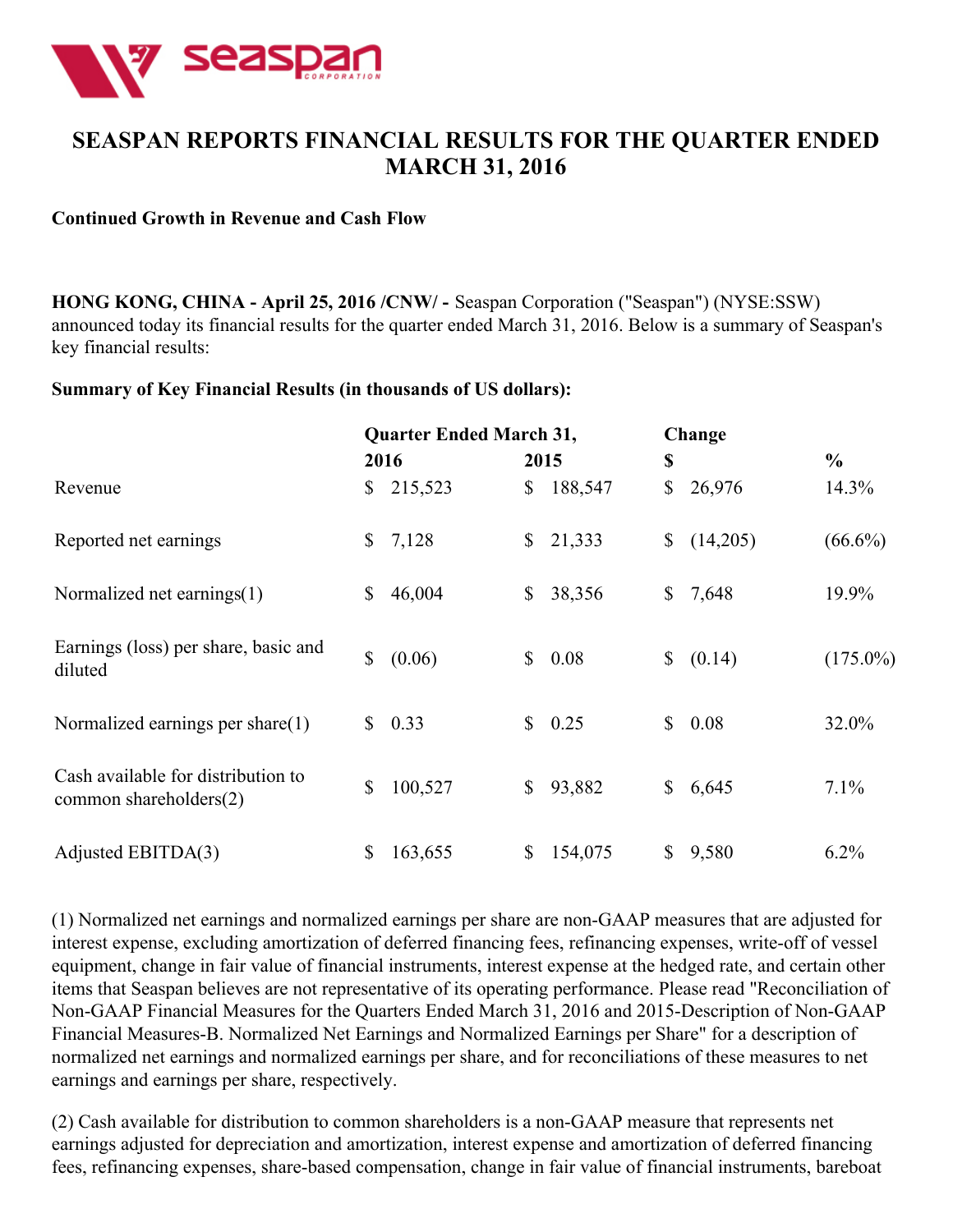charter adjustment, gain on sales, amortization of deferred gain, dry-dock reserve adjustment, cash dividends paid on preferred shares, interest expense at the hedged rate and certain other items that Seaspan believes are not representative of its operating performance. Please read "Reconciliation of Non-GAAP Financial Measures for the Quarters Ended March 31, 2016 and 2015-Description of Non-GAAP Financial Measures-A. Cash Available for Distribution to Common Shareholders" for a description of cash available for distribution to common shareholders and a reconciliation of cash available for distribution to common shareholders to net earnings.

(3) Adjusted EBITDA is a non-GAAP measure that represents net earnings adjusted for interest expense and amortization of deferred financing fees, income tax expense, interest income, undrawn credit facility fees, depreciation and amortization, refinancing expenses, share-based compensation, gain on sales, amortization of deferred gain, bareboat charter adjustment, change in fair value of financial instruments and certain other items that Seaspan believes are not representative of its operating performance. Please read "Reconciliation of Non-GAAP Financial Measures for the Quarters Ended March 31, 2016 and 2015-Description of Non-GAAP Financial Measures-C. Adjusted EBITDA" for a description of Adjusted EBITDA and a reconciliation of Adjusted EBITDA to net earnings.

## **Summary of Key Highlights**

- Achieved vessel utilization of 97.2% for the quarter ended March 31, 2016, or 98.3% if the impact of scheduled off-hire days is excluded.
- Accepted delivery of one vessel during the first quarter, bringing Seaspan's operating fleet to a total of 86 vessels at March 31, 2016.
- Paid \$13.2 million of regular quarterly dividends to preferred shareholders of record as of January 29, 2016. Dividends per share were:
	- \$0.59375 Series C (NYSE: SSW PR C)
	- \$0.496875 Series D (NYSE: SSW PR D)
	- $\circ$  \$0.515625 Series E (NYSE: SSW PR E)
- Paid a quarterly dividend for the 2015 fourth quarter of \$0.375 per Class A common share to all shareholders of record as of January 20, 2016.
- Raised \$110.0 million through a financing transaction during 2016.

Gerry Wang, Chief Executive Officer, Co-Chairman and Co-Founder of Seaspan, commented, "During the first quarter, we generated strong operational and financial results, as we further implemented our stable and stress-tested business model. Our success in increasing our first quarter revenue and cash flow is directly related to our growing high-quality fleet and sizeable contracted revenue stream. We continued to grow our fleet during the first quarter, taking delivery of our ninth 10000 TEU SAVER containership, which commenced an eight-year, fixed-rate contract with MOL."

Mr. Wang added, "We continue to access diverse capital sources to fund Seaspan's growth under attractive terms, highlighting the Company's strong relationships with leading global financial institutions and favourable cost of capital. As we progress through 2016, we expect to remain well positioned to draw upon our predictable cash flows to provide shareholders with a stable dividend, while preserving our financial strength for capitalizing on attractive growth opportunities."

## **First Quarter Developments**

## *Financing*

On March 11, 2016, Seaspan entered into a lease financing arrangement with special purpose companies ("SPCs") for one 10000 TEU newbuilding vessel, the MOL Benefactor, which delivered on March 24, 2016.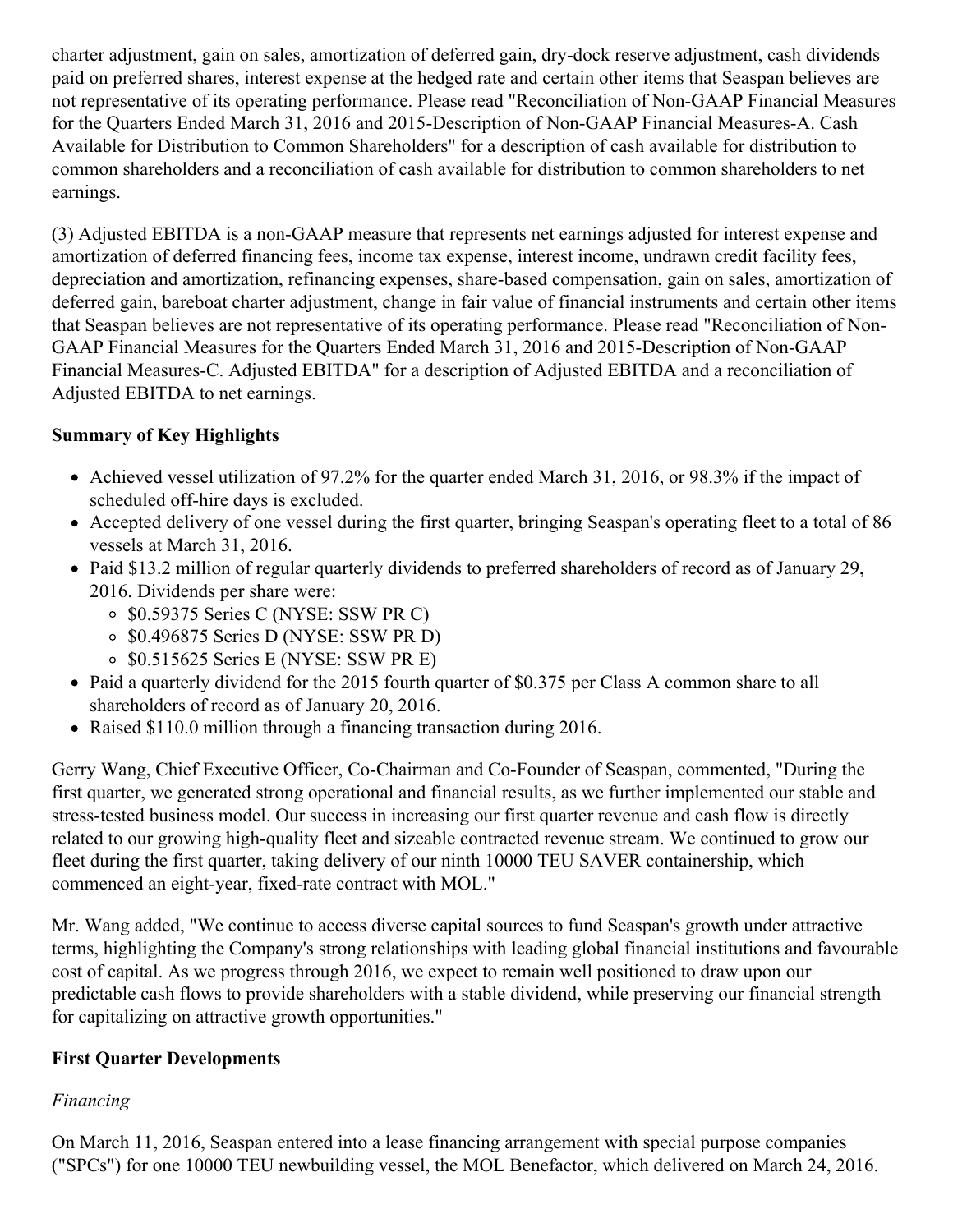The lease financing arrangement provided gross financing proceeds of \$110.0 million upon delivery of the vessel. Under the lease financing arrangement, Seaspan sold the vessel to the SPCs and leased the vessel back from the SPCs over an initial term of nine years, with an option to purchase the vessel at the end of the lease term for a pre-determined fair value purchase price. If the purchase option is not exercised, the lease term will be automatically extended for an additional two years. The lease financing arrangement provides financing at market rates.

## *Vessel Delivery*

On March 24, 2016, Seaspan accepted delivery of the MOL Benefactor, expanding Seaspan's operating fleet to 86 vessels. The MOL Benefactor was constructed at Jiangsu Yangzi Xinfu Shipbuilding Co., Ltd. using Seaspan's fuel-efficient SAVER design and commenced an eight-year, fixed-rate time charter with Mitsui O.S.K. Lines Ltd. on March 28, 2016.

## *Common Share Repurchase Plan*

Under Seaspan's Rule 10b5-1 share repurchase plan, which was renewed in April 2015 and expires in March 2018 and provides for the repurchase of up to \$50.0 million of its Class A common shares, Seaspan repurchased 564,270 Class A common shares for approximately \$8.3 million during the quarter ended March 31, 2016.

## **Subsequent Event**

## *Dividends*

On April 12, 2016, Seaspan declared the following quarterly cash dividends on its common and preferred shares, for a total distribution of \$50.0 million:

| <b>Security</b>              | <b>Ticker</b> | <b>Dividend</b><br>per Share | <b>Period</b>                            | <b>Record</b><br>Date | Payment<br>Date |
|------------------------------|---------------|------------------------------|------------------------------------------|-----------------------|-----------------|
| Class A<br>common shares     | <b>SSW</b>    | \$0.375                      | January $1, 2016$ to<br>March 31, 2016   | April 20, 2016        | May 2, 2016     |
| Series C<br>preferred shares | <b>SSWPRC</b> | \$0.59375                    | January 30, 2016<br>to<br>April 29, 2016 | April 29, 2016        | May 2, 2016     |
| Series D<br>preferred shares | <b>SSWPRD</b> | \$0.496875                   | January 30, 2016<br>to<br>April 29, 2016 | April 29, 2016        | May 2, 2016     |
| Series E<br>preferred shares | <b>SSWPRE</b> | \$0.515625                   | January 30, 2016<br>to<br>April 29, 2016 | April 29, 2016        | May 2, 2016     |

## **Results for the Quarter Ended March 31, 2016**

At the beginning of 2016, Seaspan had 85 vessels in operation. Seaspan accepted delivery of one newbuilding vessel during the quarter ended March 31, 2016, bringing its operating fleet to a total of 86 vessels at March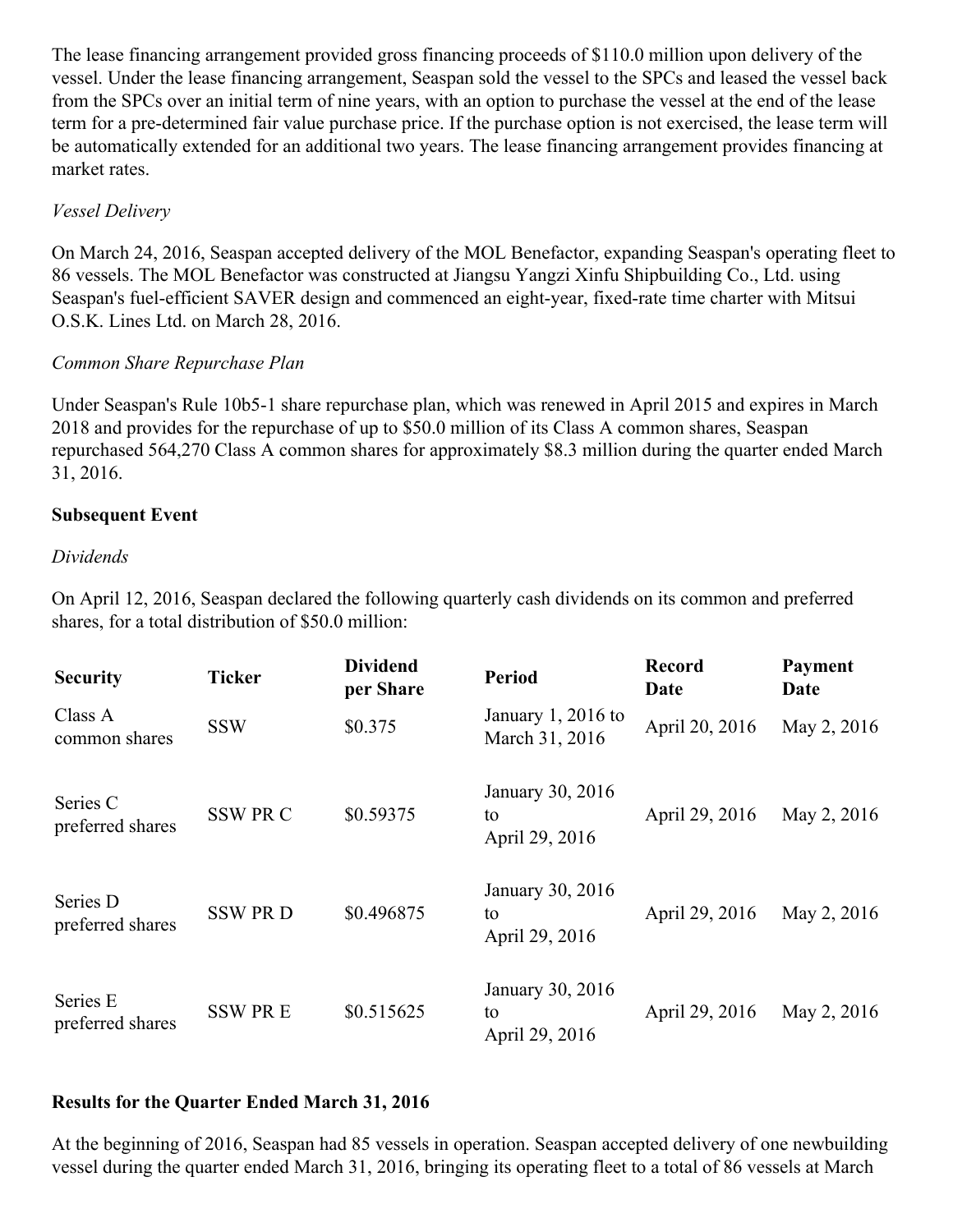31, 2016. Revenue from time charters is determined primarily by the number of operating days, and ship operating expense is determined primarily by the number of ownership days.

|                      | <b>Quarter Ended</b><br>March 31, |       | Increase |               |               |
|----------------------|-----------------------------------|-------|----------|---------------|---------------|
|                      | 2016                              | 2015  | Days     | $\frac{6}{9}$ |               |
| Operating days $(1)$ | 7,172                             | 6,500 | 672      | 10.3          | $\frac{0}{0}$ |
| Ownership days $(1)$ | 7,375                             | 6,570 | 805      | 12.3          | $\%$          |

The following table summarizes Seaspan's vessel utilization for the quarters ended March 31, 2016 and 2015:

|                            | <b>First Quarter</b> |              |               |
|----------------------------|----------------------|--------------|---------------|
|                            | 2016                 | 2015         |               |
| <b>Vessel Utilization:</b> |                      |              |               |
| Ownership Days(1)          | 7,375                | 6,570        |               |
| Less Off-hire Days:        |                      |              |               |
| Scheduled 5-Year Survey    | (75)                 | (49)         |               |
| Unscheduled Off-hire $(2)$ | (128)                | (21)         |               |
| <b>Operating Days(1)</b>   | 7,172                | 6,500        |               |
| <b>Vessel Utilization</b>  | 97.2                 | 98.9<br>$\%$ | $\frac{0}{0}$ |

(1) Operating and ownership days include leased vessels and exclude vessels under bareboat charter.

(2) Unscheduled off-hire includes days related to vessels off-charter.

The following table summarizes Seaspan's consolidated financial results for the quarters ended March 31, 2016 and 2015:

| <b>Financial Summary</b><br>(in millions of US dollars)         | <b>Quarter Ended</b><br>March 31, |         | Change |               |               |
|-----------------------------------------------------------------|-----------------------------------|---------|--------|---------------|---------------|
|                                                                 | 2016                              | 2015    | \$     | $\frac{6}{6}$ |               |
| Revenue                                                         | \$215.5                           | \$188.5 | \$27.0 | 14.3          | $\frac{0}{0}$ |
| Ship operating expense                                          | 47.6                              | 44.6    | 3.0    | 6.8           | $\%$          |
| Depreciation and amortization expense                           | 58.8                              | 46.6    | 12.2   | 26.3          | $\%$          |
| General and administrative expense                              | 7.8                               | 6.8     | 1.0    | 14.6          | $\%$          |
| Operating lease expense                                         | 14.9                              | 6.2     | 8.7    | 141.4         | $\%$          |
| Interest expense and amortization of deferred<br>financing fees | 30.1                              | 25.0    | 5.2    | 20.7          | $\%$          |
| Change in fair value of financial instruments loss              | 52.2                              | 39.3    | 12.8   | 32.6          | $\frac{0}{0}$ |

#### *Revenue*

Revenue increased by 14.3% to \$215.5 million for the quarter ended March 31, 2016, over the same period in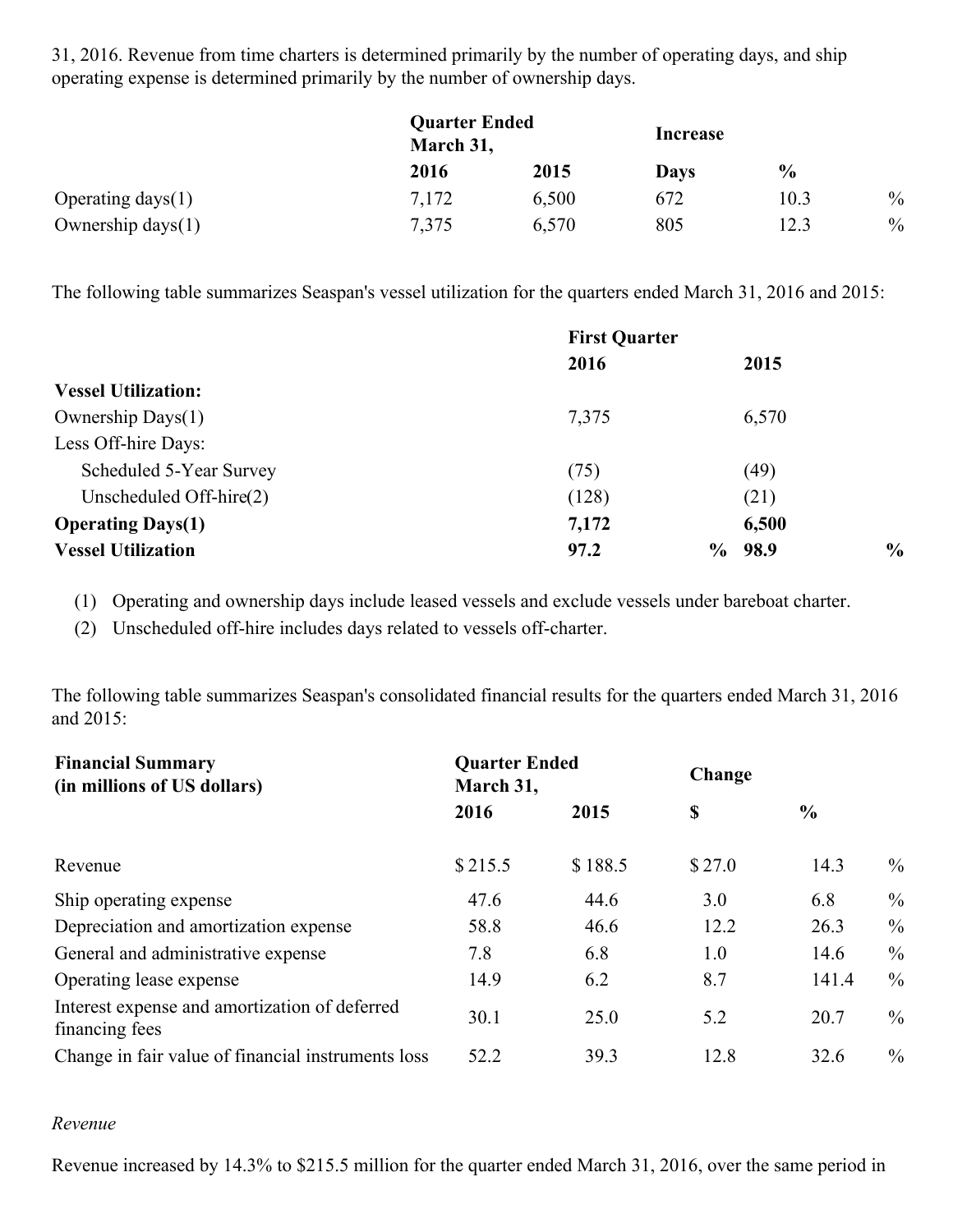2015. The increase was primarily due to the delivery of eight vessels in 2015 and one additional operating day in 2016. The increase was partially offset by lower average charter rates for vessels which were on short-term charters and an increase in scheduled and unscheduled off-hire.

The increase in operating days and the related financial impact thereof for the quarter ended March 31, 2016, relative to the same period in 2015, are attributable to the following:

|                                                     | <b>Quarter Ended</b><br><b>March 31, 2016</b> |   |                            |
|-----------------------------------------------------|-----------------------------------------------|---|----------------------------|
|                                                     | Operating<br>Days Impact                      |   | \$ Impact<br>(in millions) |
| Full period contribution for 2015 vessel deliveries | 720                                           |   | 32.3                       |
| Change in daily charter hire rate and re-charters   |                                               |   | (4.7)                      |
| Additional days due to leap year                    | 81                                            |   | 2.1                        |
| Unscheduled off-hire                                | (107)                                         |   | (1.8)                      |
| Scheduled off-hire                                  | (26)                                          |   | (2.8)                      |
| Supervision fee revenue                             |                                               |   | 1.3                        |
| Vessel management revenue                           |                                               |   | 0.6                        |
| Other                                               | 4                                             |   |                            |
| <b>Total</b>                                        | 672                                           | S | 27.0                       |

Vessel utilization was 97.2% for the quarter ended March 31, 2016, compared to 98.9% for the same period in 2015.

The decrease in vessel utilization for the quarter ended March 31, 2016, compared to the same period in 2015, was primarily due to a 107-day increase in unscheduled off-hire and a 26-day increase in scheduled off-hire. The increase in unscheduled off-hire was primarily due to six vessels that were off-charter for a total of 119 days in the first quarter of 2016, compared to one vessel that was off-charter for a total of three days in the same period of 2015. The increase in scheduled off-hire was due to the completion of nine scheduled drydockings in the first quarter of 2016, compared to four scheduled dry-dockings in the same period of 2015.

Seaspan completed dry-dockings for nine vessels during the quarter ended March 31, 2016:

| <b>Vessel Class</b><br>(TEU) | <b>First Quarter</b> |     |
|------------------------------|----------------------|-----|
| 4250                         | 2                    | (1) |
| 4500                         |                      |     |
| 8500                         |                      |     |
| 13100                        | 5                    |     |
|                              | $\mathbf Q$          |     |

(1) Dry-docking for these vessels was completed between their time charters.

During the remainder of 2016, Seaspan expects five vessels to undergo their scheduled dry-docking.

#### *Ship Operating Expense*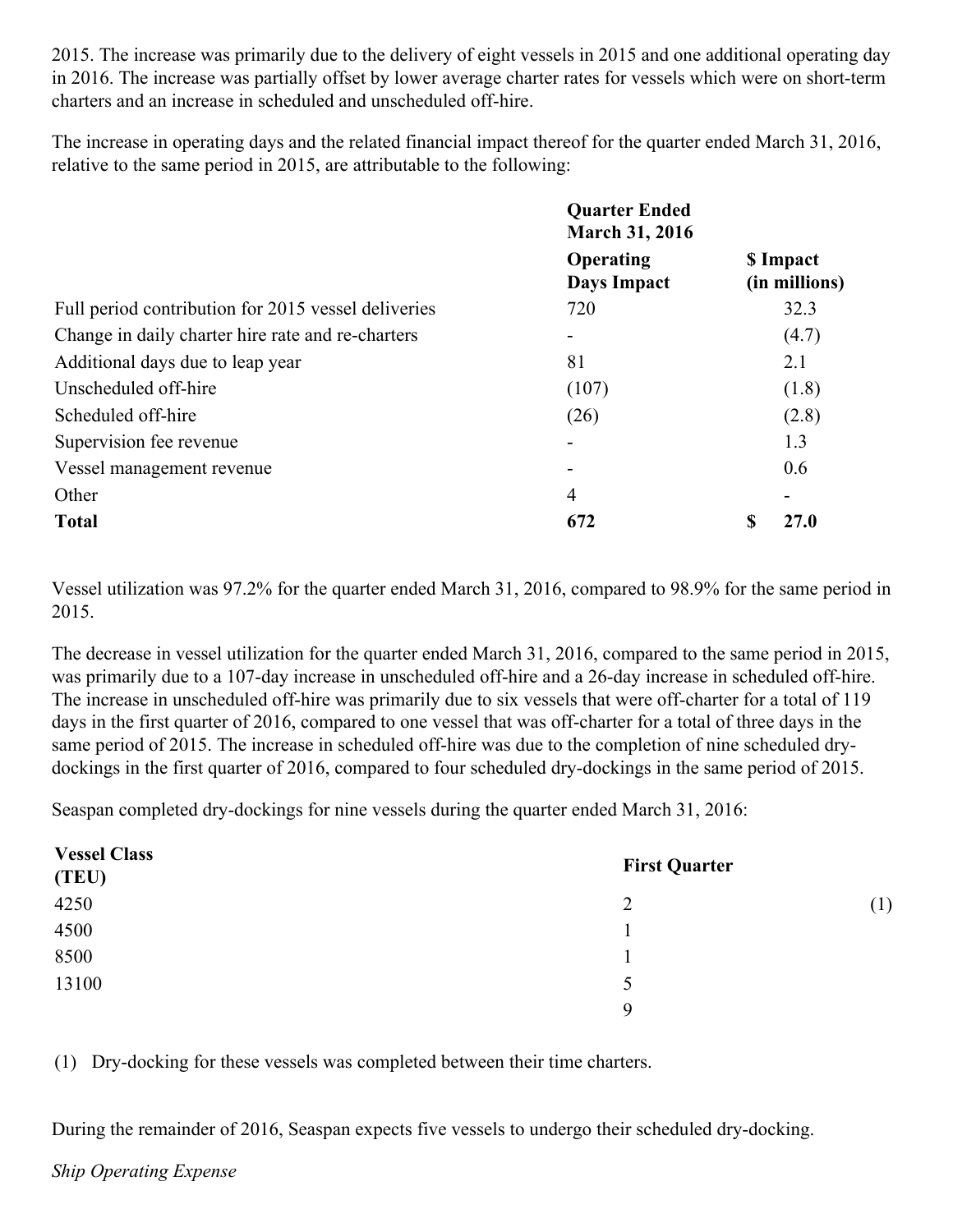Ship operating expense increased by 6.8% to \$47.6 million for the quarter ended March 31, 2016, compared to the same period in 2015, primarily due to an increase in ownership days of 12.3% for the quarter ended March 31, 2016. The increase in ownership days is primarily due to eight vessel deliveries in 2015. Seaspan expects ship operating expense to continue to increase as its fleet expands and ages and as the average size of its vessels increases.

#### *Depreciation and Amortization Expense*

Depreciation and amortization expense increased by 26.3% to \$58.8 million for the quarter ended March 31, 2016, compared to the same period in 2015, primarily due to an increase in fleet size from vessels delivered in 2015, write-offs of replaced vessel equipment and an increase in dry-dock amortization from an increase in the number of vessels dry-docking.

#### *General and Administrative Expense*

General and administrative expense increased by \$1.0 million, or 14.6% to \$7.8 million for the quarter ended March 31, 2016, compared to the same period in 2015. The increase was primarily due to professional fees and other expenses incurred.

#### *Operating Lease Expense*

Operating lease expense increased to \$14.9 million for the quarter ended March 31, 2016, from \$6.2 million in the same period in 2015. The increase was primarily due to the acquisition of four vessels in 2015 that were financed through new lease financing arrangements. Under these lease financing arrangements, Seaspan sold the vessels to the SPCs and are leasing the vessels back over an initial terms ranging between 8.5 and 9.5 years, with an option to purchase the vessels at the end of the lease term for a pre-determined fair value purchase price. If the purchase option is not exercised, the lease terms will be automatically extended for an additional two or 2.5 years. The sale of vessels resulted in a deferred gain totaling \$191.1 million, which is being recorded as a reduction of operating lease expense over 10.5 to 12 years, representing the initial lease terms plus extensions.

## *Interest Expense and Amortization of Deferred Financing Fees*

The following table summarizes Seaspan's borrowings:

| (in millions of US dollars)                                                          |      | As at March 31, |      |         | Change |        |               |               |
|--------------------------------------------------------------------------------------|------|-----------------|------|---------|--------|--------|---------------|---------------|
|                                                                                      | 2016 |                 | 2015 |         | \$     |        | $\frac{0}{0}$ |               |
| Long-term debt, excluding deferred<br>financing fees                                 |      | \$3,436.7       | S.   | 3,392.8 |        | \$43.9 | 1.3           | $\frac{0}{0}$ |
| Other long-term liabilities, excluding<br>deferred gains and deferred financing fees |      | 336.7           |      | 360.4   |        | (23.7) | (6.6)         |               |
| Total borrowings                                                                     |      | 3,773.4         |      | 3,753.2 |        | 20.2   | 0.5           |               |
| Less: Vessels under construction                                                     |      | (218.7)         |      | (335.9) |        | 117.2  | 34.9          |               |
| Operating borrowings                                                                 |      | 3,554.7         |      | 3,417.3 |        | 137.4  | 4.0           | $\%$          |

Interest expense and amortization of deferred financing fees is comprised primarily of interest incurred on long-term debt and other long-term liabilities, excluding deferred gains, relating to operating vessels at either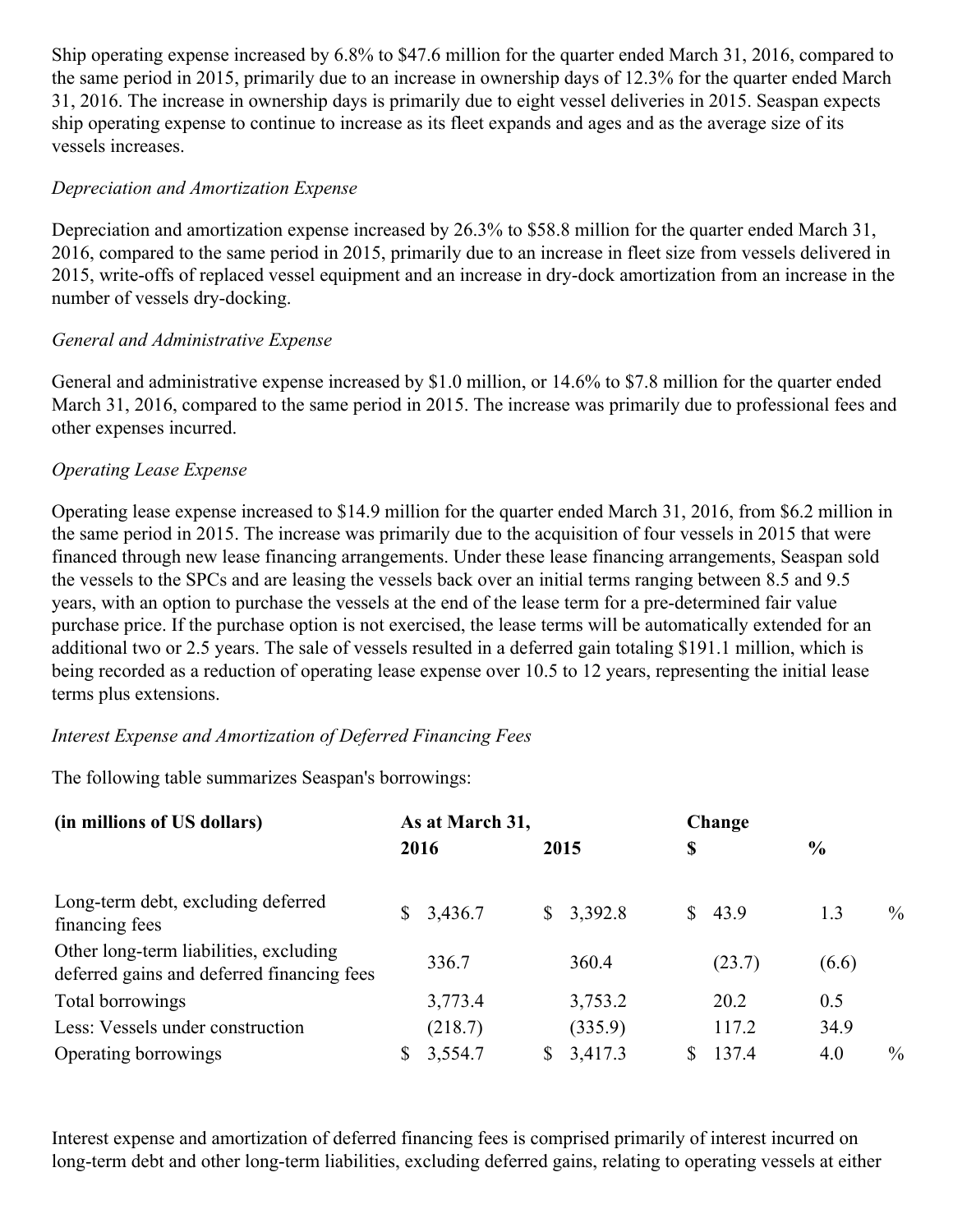the variable rate calculated by reference to LIBOR plus the applicable margin or at fixed rates. Interest expense also includes a non-cash reclassification of amounts from accumulated other comprehensive loss related to previously designated hedging relationships. Interest incurred on long-term debt and other long-term liabilities for Seaspan's vessels under construction is capitalized to the cost of the respective vessels under construction. Effective January 1, 2016, in accordance with recent accounting pronouncements, interest expense includes the amortization of debt issuance costs. Previously these amounts were reported as amortization of deferred charges. The comparative figures for the prior period have been reclassified to conform with the current year's presentation.

Interest expense and amortization of deferred financing fees increased by \$5.2 million to \$30.1 million for the quarter ended March 31, 2016, compared to the same period in 2015. This increase was primarily due to the increase in operating borrowings related to the vessels delivered in 2015 and the full period impact of three 4500 TEU vessels which were refinanced in March 2015. These increases were partially offset by net repayments made on operating borrowings.

Although Seaspan has entered into fixed interest rate swaps for much of its variable rate debt, the difference between the variable interest rate and the swapped fixed-rate on operating debt is recorded in Seaspan's change in fair value of financial instruments rather than in interest expense.

## *Change in Fair Value of Financial Instruments*

The change in fair value of financial instruments resulted in a loss of \$52.2 million for the quarter ended March 31, 2016, compared to a loss of \$39.3 million for the same period in 2015. The losses for the quarters ended March 31, 2016 and 2015 were primarily due to decreases in the forward LIBOR curve and the effect of the passage of time.

The fair value of interest rate swap and swaption agreements is subject to change based on the companyspecific credit risk of Seaspan and of the counterparty included in the discount factor and the interest rate implied by the current swap curve, including its relative steepness. In determining the fair value, these factors are based on current information available to Seaspan. These factors are expected to change through the life of the instruments, causing the fair value to fluctuate significantly due to the large notional amounts and longterm nature of Seaspan's derivative instruments. Because these factors may change, the fair value of the instruments is an estimate and may deviate significantly from the actual cash settlements realized during the term of the instruments. Seaspan's valuation techniques have not changed and remain consistent with those followed by other valuation practitioners.

## **About Seaspan**

Seaspan provides many of the world's major shipping lines with creative outsourcing alternatives to vessel ownership by offering long-term leases on large, modern containerships combined with industry-leading ship management services. Seaspan's managed fleet consists of 118 containerships representing a total capacity of over 935,000 TEU, including 17 newbuilding containerships on order scheduled for delivery to Seaspan and third parties by the end of 2017. Seaspan's current operating fleet of 86 vessels has an average age of approximately six years and an average remaining lease period of approximately five years, on a TEU weighted basis.

Seaspan has the following securities listed on The New York Stock Exchange:

Symbol: Description:

SSW Class A common shares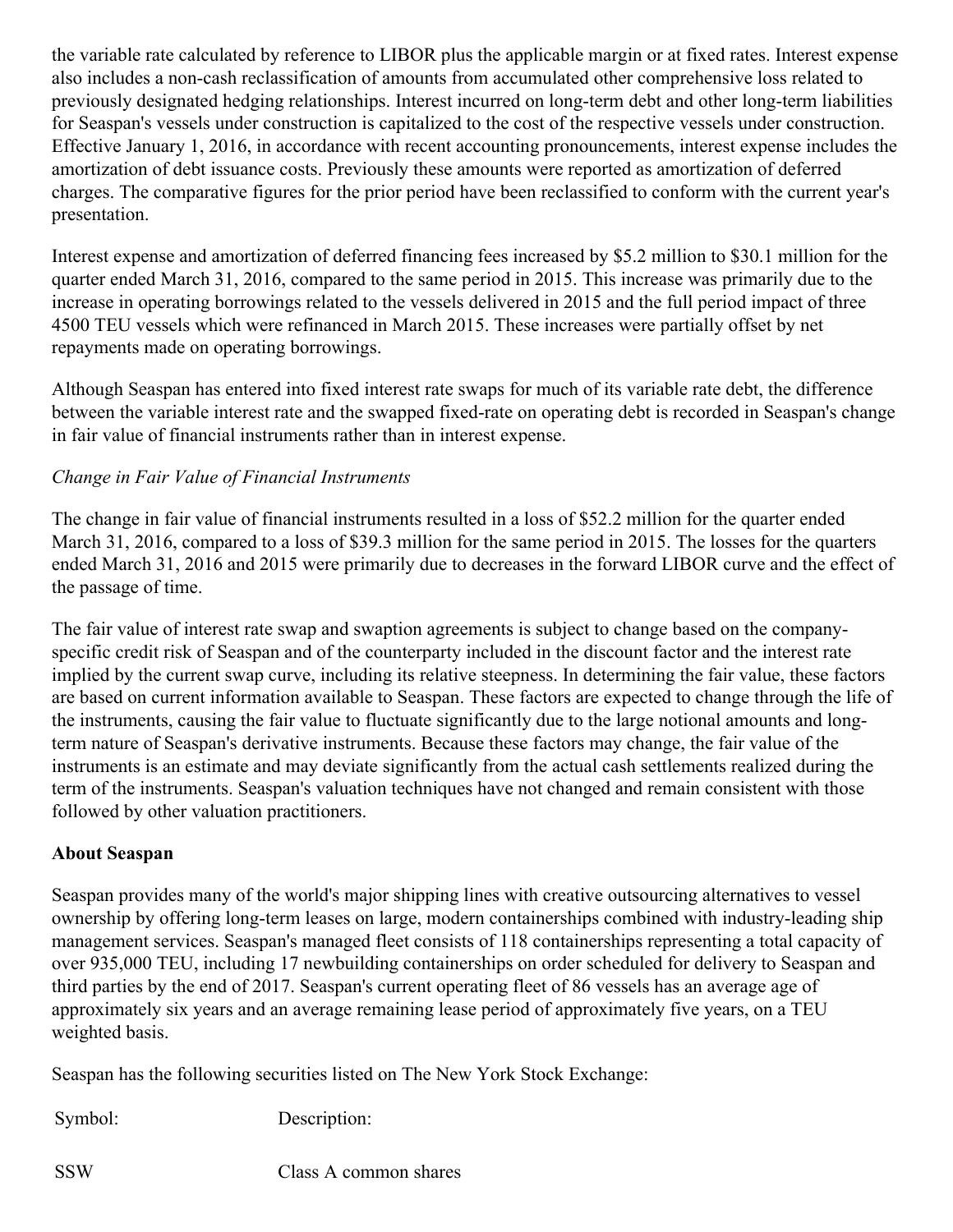| SSW PR C       | Series C preferred shares              |
|----------------|----------------------------------------|
| <b>SSW PRD</b> | Series D preferred shares              |
| SSW PR E       | Series E preferred shares              |
| <b>SSWN</b>    | 6.375% senior unsecured notes due 2019 |

#### **Conference Call and Webcast**

Seaspan will host a conference call and webcast presentation for investors and analysts to discuss its results for the quarter ended March 31, 2016 on April 26, 2016 at 6:30 a.m. PT / 9:30 a.m. ET. Participants should call 1- 877-246-9875 (US/Canada) or 1-707-287-9353 (International) and request the Seaspan call. A telephonic replay will be available for anyone unable to participate in the live call. To access the replay, call1-855-859- 2056 or 1-404-537-3406 and enter the replay passcode: 92700541. The recording will be available from April 26, 2016 at 9:30 a.m. PT / 12:30 p.m. ET through 8:59 p.m. PT / 11:59 p.m. ET on May 10, 2016. The conference call will also be broadcast live over the Internet and will include a slide presentation. To access the live webcast of the conference call, go to [www.seaspancorp.com](http://www.seaspancorp.com/) and click on "News & Events" then "Events" & Presentations" for the link. The webcast will be archived on the site for one year.

# **SEASPAN CORPORATION UNAUDITED CONSOLIDATED BALANCE SHEET AS OF MARCH 31, 2016 (IN THOUSANDS OF US DOLLARS)**

|                                      | March 31,<br>2016 | December 31,<br>2015 |
|--------------------------------------|-------------------|----------------------|
| Assets                               |                   |                      |
| Current assets:                      |                   |                      |
| Cash and cash equivalents            | \$258,251         | \$215,520            |
| Short-term investments               | 2,361             | 3,415                |
| Accounts receivable                  | 29,431            | 24,065               |
| Loans to affiliate                   | 233,199           | 219,649              |
| Prepaid expenses                     | 40,203            | 39,731               |
| Gross investment in lease            | 32,505            | 37,783               |
|                                      | 595,950           | 540,163              |
| Vessels                              | 5,028,446         | 5,069,229            |
| Vessels under construction           | 218,744           | 209,119              |
| Deferred charges                     | 67,990            | 57,299               |
| Goodwill                             | 75,321            | 75,321               |
| Other assets                         | 90,133            | 89,056               |
| Fair value of financial instruments  | 24,139            | 33,632               |
|                                      | \$6,100,723       | \$6,073,819          |
| Liabilities and Shareholders' Equity |                   |                      |
| Current liabilities:                 |                   |                      |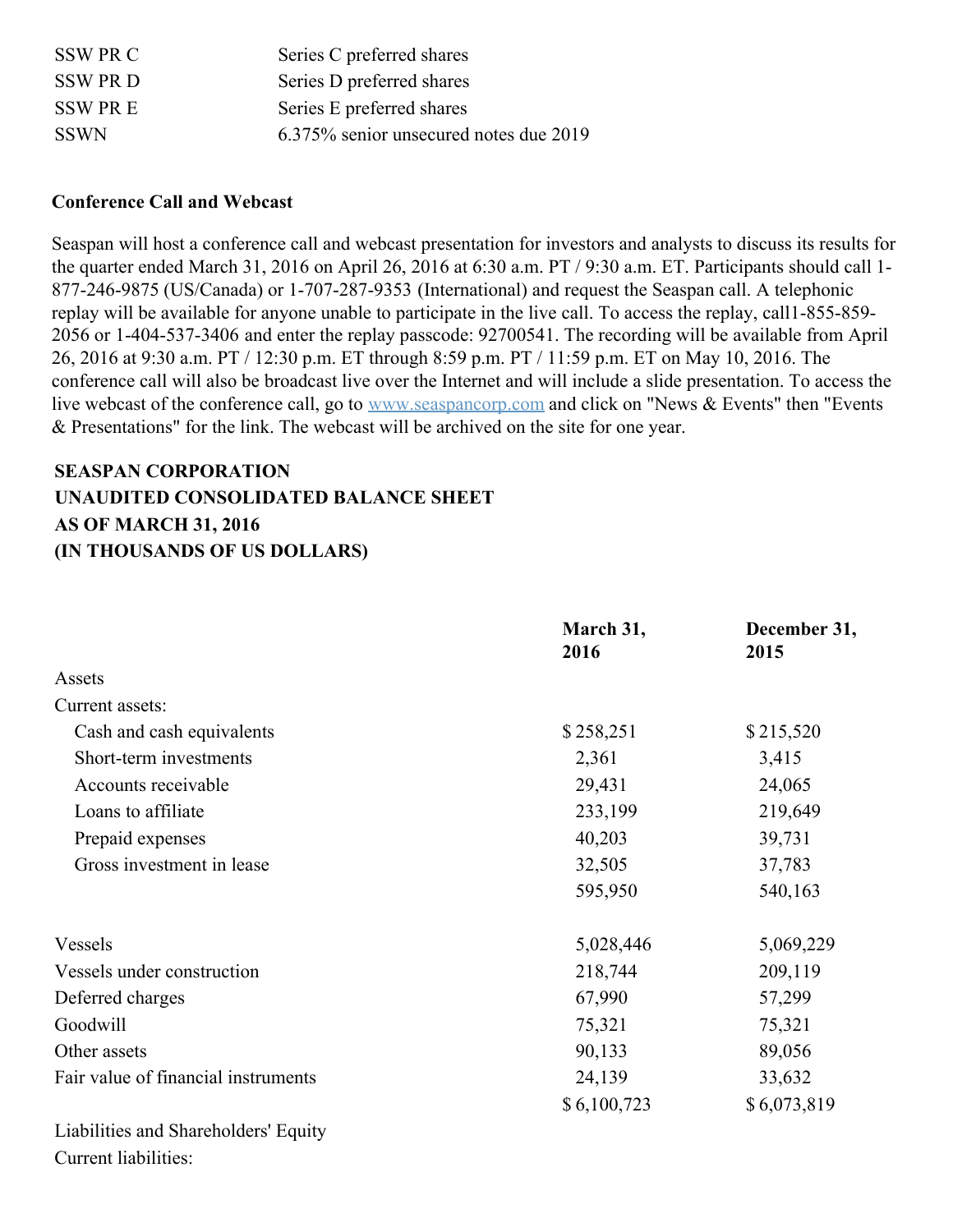| Accounts payable and accrued liabilities<br>Current portion of deferred revenue | $$75,894$<br>$19,576$ | \$39,386    |
|---------------------------------------------------------------------------------|-----------------------|-------------|
| Current portion of long-term debt                                               | 322,069               | 285,783     |
| Current portion of other long-term liabilities                                  | 39,748                | 38,173      |
| Fair value of financial instruments                                             | 243                   | 1,260       |
|                                                                                 | 457,530               | 423,801     |
| Deferred revenue                                                                | 2,405                 | 2,730       |
| Long-term debt                                                                  | 3,087,565             | 3,072,058   |
| Other long-term liabilities                                                     | 466,822               | 462,161     |
| Fair value of financial instruments                                             | 357,269               | 336,886     |
|                                                                                 | 4,371,591             | 4,297,636   |
| Shareholders' equity:                                                           |                       |             |
| Share capital                                                                   | 1,220                 | 1,223       |
| Treasury shares                                                                 | (367)                 | (356)       |
| Additional paid in capital                                                      | 2,261,828             | 2,266,661   |
| Deficit                                                                         | (503,690)             | (460, 425)  |
| Accumulated other comprehensive loss                                            | (29, 859)             | (30,920)    |
|                                                                                 | 1,729,132             | 1,776,183   |
|                                                                                 | \$6,100,723           | \$6,073,819 |
|                                                                                 |                       |             |

# **SEASPAN CORPORATION UNAUDITED CONSOLIDATED STATEMENTS OF OPERATIONS AND DEFICIT FOR THE QUARTERS ENDED MARCH 31, 2016 AND 2015 (IN THOUSANDS OF US DOLLARS, EXCEPT SHARE AND PER SHARE AMOUNTS)**

|                                    | <b>Quarter Ended</b><br>March 31, |                          |  |
|------------------------------------|-----------------------------------|--------------------------|--|
|                                    | 2016                              | 2015                     |  |
| Revenue                            | \$215,523                         | \$188,547                |  |
| Operating expenses:                |                                   |                          |  |
| Ship operating                     | 47,607                            | 44,577                   |  |
| Cost of services, supervision fees | 1,300                             | $\overline{\phantom{0}}$ |  |
| Depreciation and amortization      | 58,837                            | 46,599                   |  |
| General and administrative         | 7,793                             | 6,799                    |  |
| <b>Operating leases</b>            | 14,851                            | 6,152                    |  |
|                                    | 130,388                           | 104,127                  |  |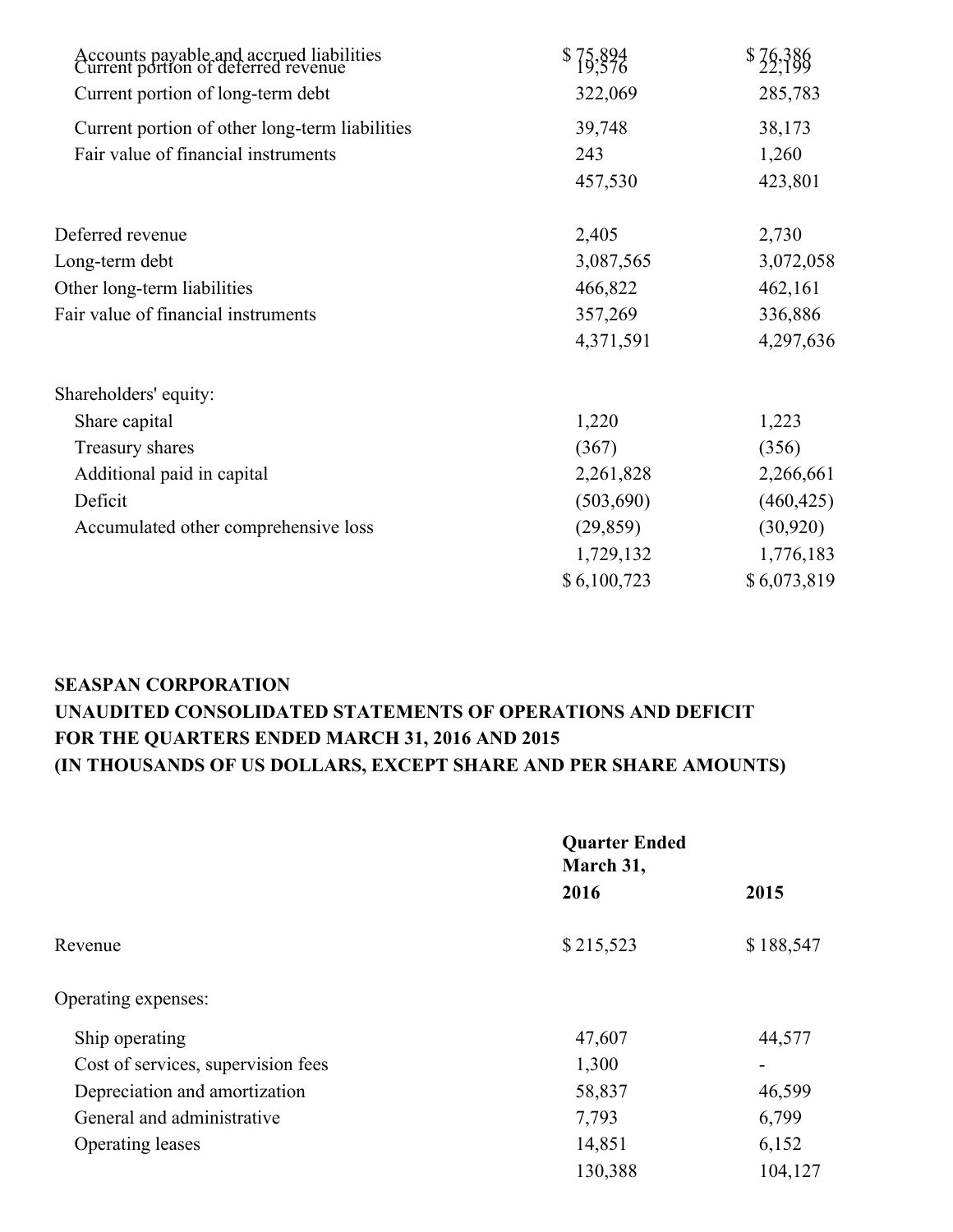| Operating earnings                                           | 85,135       | 84,420      |
|--------------------------------------------------------------|--------------|-------------|
| Other expenses (income):                                     |              |             |
| Interest expense and amortization of deferred financing fees | 30,143       | 24,970      |
| Interest income                                              | (3,077)      | (3, 413)    |
| Undrawn credit facility fees                                 | 412          | 857         |
| Refinancing expenses                                         |              | 1,152       |
| Change in fair value of financial instruments                | 52,151       | 39,335      |
| Equity income on investment                                  | (1,800)      | (249)       |
| Other expenses                                               | 178          | 435         |
|                                                              | 78,007       | 63,087      |
| Net earnings                                                 | \$7,128      | \$21,333    |
| Deficit, beginning of period                                 | (460, 425)   | (459, 161)  |
| Dividends - common shares                                    | (36,880)     | (33, 377)   |
| Dividends - preferred shares                                 | (13, 154)    | (13, 435)   |
| Amortization of Series C issuance costs                      | (116)        | (314)       |
| Other                                                        | (243)        |             |
| Deficit, end of period                                       | \$ (503,690) | \$(484,954) |
| Weighted average number of shares, basic                     | 97,752       | 97,988      |
| Weighted average number of shares, diluted                   | 97,789       | 98,036      |
| Earnings (loss) per share, basic and diluted                 | \$ (0.06)    | \$0.08      |

# **SEASPAN CORPORATION UNAUDITED CONSOLIDATED STATEMENTS OF COMPREHENSIVE INCOME FOR THE QUARTERS ENDED MARCH 31, 2016 AND 2015 (IN THOUSANDS OF US DOLLARS)**

|                                                                                                     | <b>Quarter Ended</b><br>March 31, |          |
|-----------------------------------------------------------------------------------------------------|-----------------------------------|----------|
|                                                                                                     | 2016                              | 2015     |
| Net earnings                                                                                        | \$7,128                           | \$21,333 |
| Other comprehensive income:                                                                         |                                   |          |
| Amounts reclassified to net earnings during the period, relating to<br>cashflow hedging instruments | 1,061                             | 1,090    |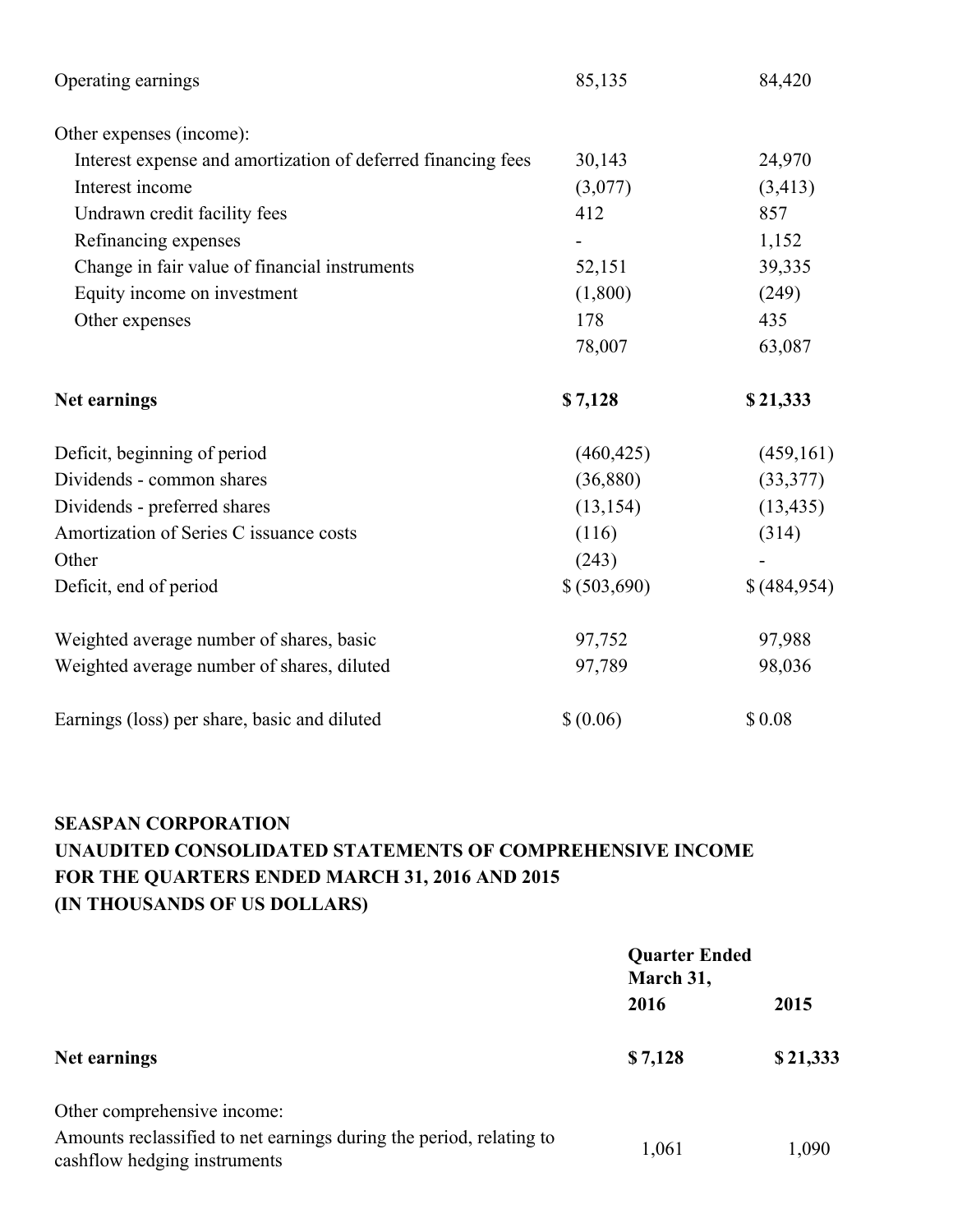**Comprehensive income \$ 8,189 \$ 22,423**

# **SEASPAN CORPORATION UNAUDITED CONSOLIDATED STATEMENTS OF CASH FLOWS FOR THE QUARTERS ENDED MARCH 31, 2016 AND 2015 (IN THOUSANDS OF US DOLLARS)**

|                                                                           | <b>Quarter Ended</b><br>March 31, |            |
|---------------------------------------------------------------------------|-----------------------------------|------------|
|                                                                           | 2016                              | 2015       |
| Cash from (used in):                                                      |                                   |            |
| Operating activities:                                                     |                                   |            |
| Net earnings                                                              | \$7,128                           | \$21,333   |
| Items not involving cash:                                                 |                                   |            |
| Depreciation and amortization                                             | 58,837                            | 46,599     |
| Share-based compensation                                                  | 946                               | 912        |
| Amortization of deferred financing fees                                   | 3,311                             | 3,101      |
| Amounts reclassified from other comprehensive loss to interest<br>expense | 811                               | 872        |
| Unrealized change in fair value of financial instruments                  | 28,859                            | 11,736     |
| Refinancing expenses                                                      |                                   | 1,152      |
| Equity income on investment                                               | (1,800)                           | (249)      |
| Amortization of deferred gain                                             | (3,866)                           | (1,386)    |
| Other                                                                     | 24                                | 2,561      |
| Changes in assets and liabilities                                         | (16,348)                          | (22, 262)  |
| Cash from operating activities                                            | 77,902                            | 64,369     |
| Financing activities:                                                     |                                   |            |
| Draws on credit facilities                                                | 140,000                           | 37,575     |
| Repayment of credit facilities                                            | (90, 520)                         | (104, 864) |
| Draws on other long-term liabilities                                      |                                   | 150,000    |
| Repayment of other long-term liabilities                                  | (6,041)                           | (4,045)    |
| Common shares repurchased, including related expenses                     | (8,269)                           |            |
| Financing fees                                                            | (1,610)                           | (3,290)    |
| Dividends on common shares                                                | (35,570)                          | (16,311)   |
| Dividends on preferred shares                                             | (13, 154)                         | (13, 435)  |
| Proceeds from sale-leaseback of vessels                                   | 110,000                           | 110,000    |
| Cash from financing activities                                            | 94,836                            | 155,630    |
| Investing activities:                                                     |                                   |            |
| Expenditures for vessels                                                  | (117, 424)                        | (70, 131)  |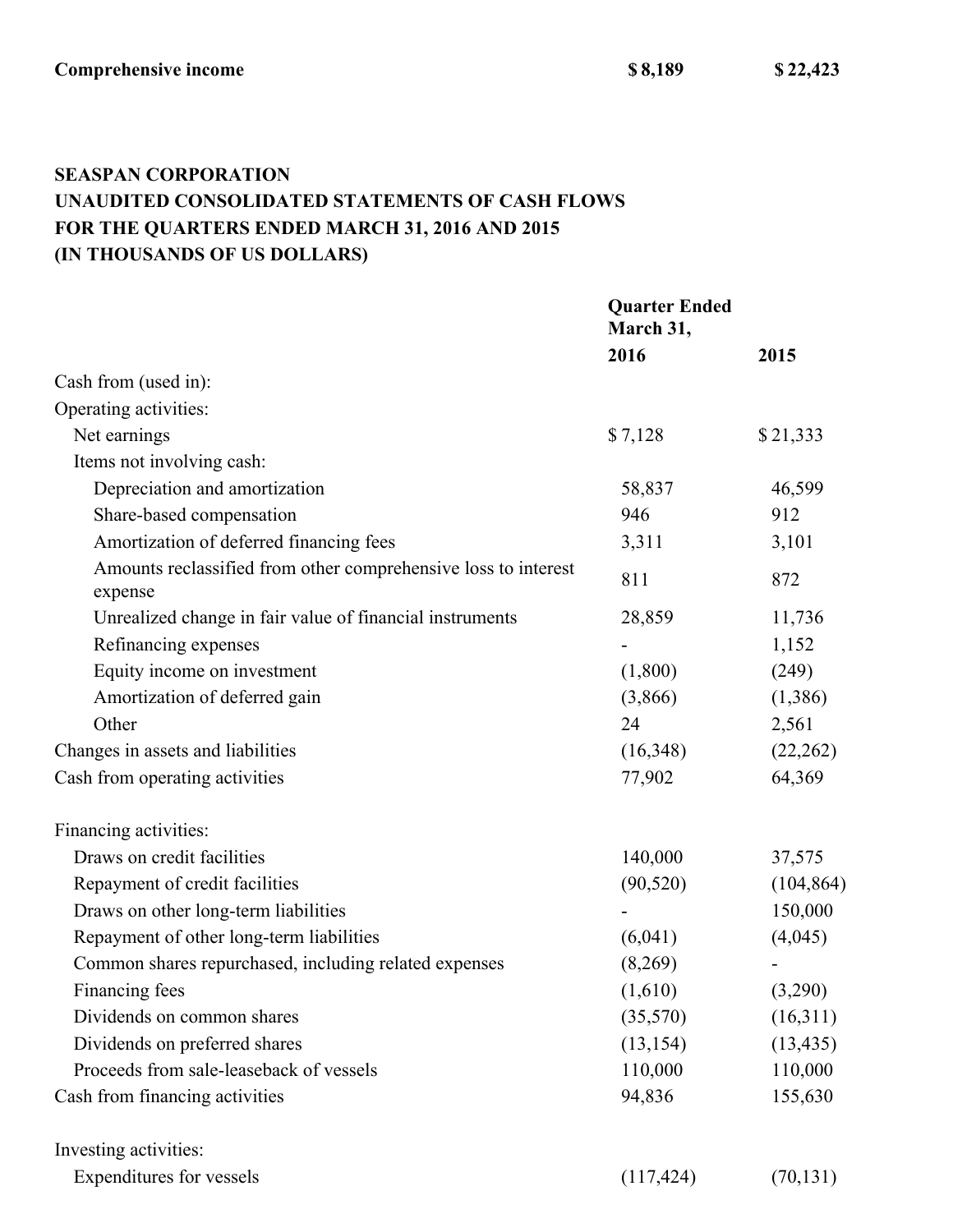| Short-term investments                         | 1,054     | (1,776)   |
|------------------------------------------------|-----------|-----------|
| Loans to affiliate                             | (13,550)  | (23,901)  |
| Repayment of loans to affiliate                |           | 17,833    |
| Other assets                                   | (87)      | (418)     |
| Cash used in investing activities              | (130,007) | (78, 393) |
| Increase in cash and cash equivalents          | 42,731    | 141,606   |
| Cash and cash equivalents, beginning of period | 215,520   | 201,755   |
| Cash and cash equivalents, end of period       | \$258,251 | \$343,361 |

## **SEASPAN CORPORATION RECONCILIATION OF NON-GAAP FINANCIAL MEASURES FOR THE QUARTERS ENDED MARCH 31, 2016 AND 2015** (**IN THOUSANDS OF US DOLLARS**)

#### **Description of Non-GAAP Financial Measures**

#### **A. Cash Available for Distribution to Common Shareholders**

Cash available for distribution to common shareholders is defined as net earnings adjusted for depreciation and amortization, interest expense and amortization of deferred financing fees, refinancing expenses, share-based compensation, change in fair value of financial instruments, bareboat charter adjustment, gain on sales, amortization of deferred gain, dry-dock reserve adjustment, cash dividends paid on preferred shares, interest expense at the hedged rate and certain other items that Seaspan believes are not representative of its operating performance.

In the second quarter of 2015, the definition of cash available for distribution to common shareholders was revised to include the gain and exclude the amortization of the deferred gain on Seaspan's sale-leaseback financings. Accordingly, the comparative figures for the prior periods have been adjusted to reflect this change. The impact of this change resulted in an increase in cash available for distribution to common shareholders for the quarter ended March 31, 2015 of approximately 23.8%.

Cash available for distribution to common shareholders is a non-GAAP measure used to assist in evaluating Seaspan's ability to make quarterly cash dividends before reserves for replacement capital expenditures. Cash available for distribution to common shareholders is not defined by United States generally accepted accounting principles ("GAAP") and should not be considered as an alternative to net earnings or any other indicator of Seaspan's performance required to be reported by GAAP.

|              | March 31, | <b>Quarter Ended</b> |  |
|--------------|-----------|----------------------|--|
|              | 2016      | 2015                 |  |
| Net earnings | \$7,128   | \$21,333             |  |
| Add:         |           |                      |  |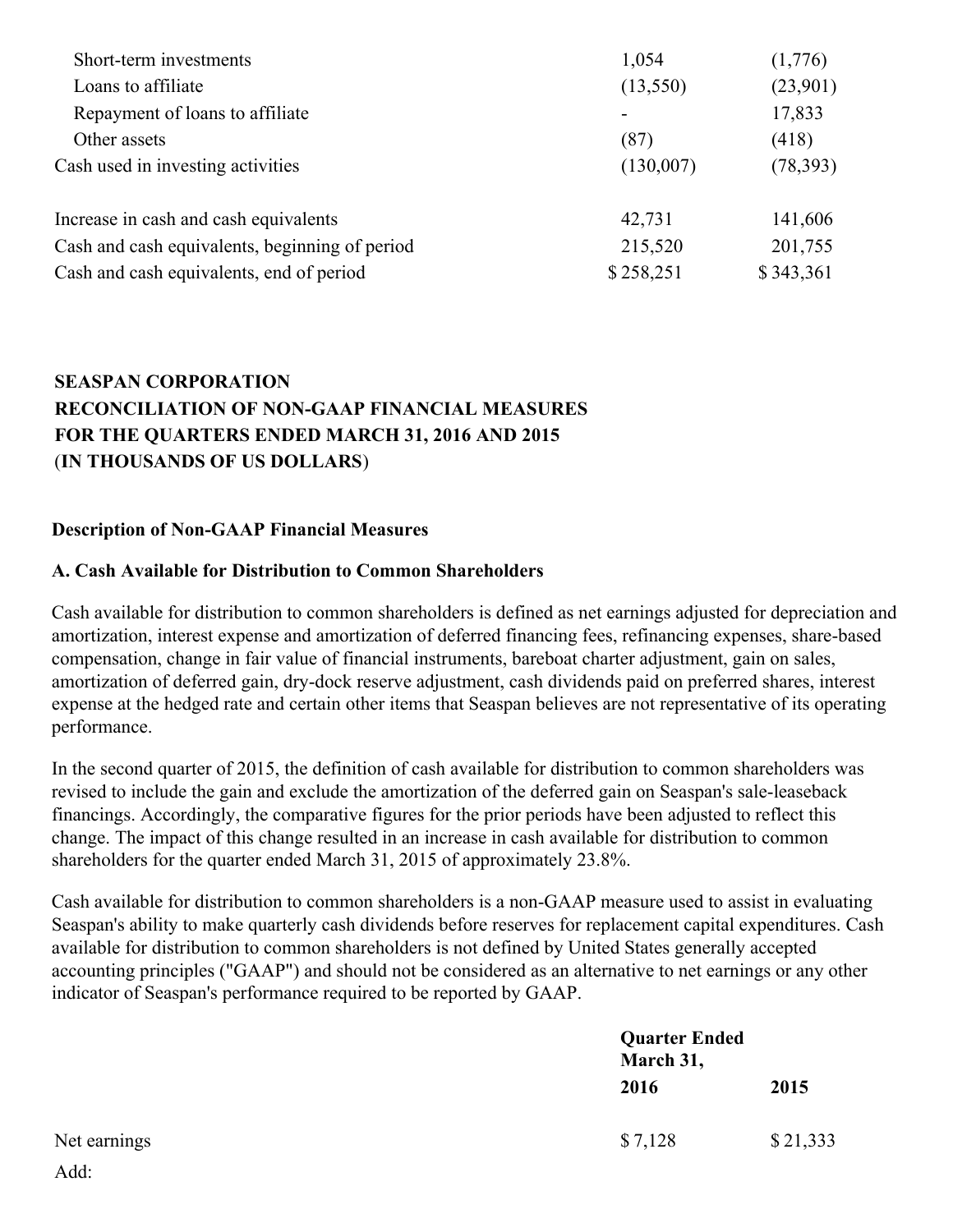| Cash available for distribution to common shareholders       | \$100,527                | \$93,882  |
|--------------------------------------------------------------|--------------------------|-----------|
| Interest expense at the hedged rate $(5)$                    | (46,790)                 | (45, 145) |
| Less:                                                        |                          |           |
| Net cash flows before interest payments                      | 147,317                  | 139,027   |
| Series E                                                     | (2,769)                  | (2,784)   |
| Series D                                                     | (2, 475)                 | (2,537)   |
| Series C                                                     | (7,910)                  | (8,114)   |
| Cash dividends paid on preferred shares:                     |                          |           |
| Dry-dock reserve adjustment                                  | (5,849)                  | (4,169)   |
| Amortization of deferred gain(4)                             | (3,866)                  | (1,386)   |
| Less:                                                        |                          |           |
| Gain on sales $(3)$                                          | 16,333                   | 19,463    |
| Bareboat charter adjustment, net(2)                          | 4,770                    | 4,441     |
| Change in fair value of financial instruments $(1)$          | 52,029                   | 39,147    |
| Share-based compensation                                     | 946                      | 912       |
| Refinancing expenses                                         | $\overline{\phantom{a}}$ | 1,152     |
| Interest expense and amortization of deferred financing fees | 30,143                   | 24,970    |
| Depreciation and amortization                                | 58,837                   | 46,599    |
|                                                              |                          |           |

## **SEASPAN CORPORATION RECONCILIATION OF NON-GAAP FINANCIAL MEASURES FOR THE QUARTERS ENDED MARCH 31, 2016 AND 2015** (**IN THOUSANDS OF US DOLLARS**)

## **B. Normalized Net Earnings and Normalized Earnings per Share**

Normalized net earnings is defined as net earnings adjusted for interest expense, excluding amortization of deferred financing fees, refinancing expenses, write-off of vessel equipment, change in fair value of financial instruments, interest expense at the hedged rate and certain other items Seaspan believes affect the comparability of operating results. Normalized net earnings is a useful measure because it excludes those items that Seaspan believes are not representative of its operating performance.

Normalized earnings per share is calculated as normalized net earnings, less dividends on Series C (excluding the retained earnings impact of any repurchases), Series D and Series E preferred shares, divided by the weighted average number of Class A common shares outstanding for the period.

Normalized net earnings and normalized earnings per share are not defined by GAAP and should not be considered as an alternative to net earnings, earnings per share or any other indicator of Seaspan's performance required to be reported by GAAP.

> **Quarter Ended March 31,**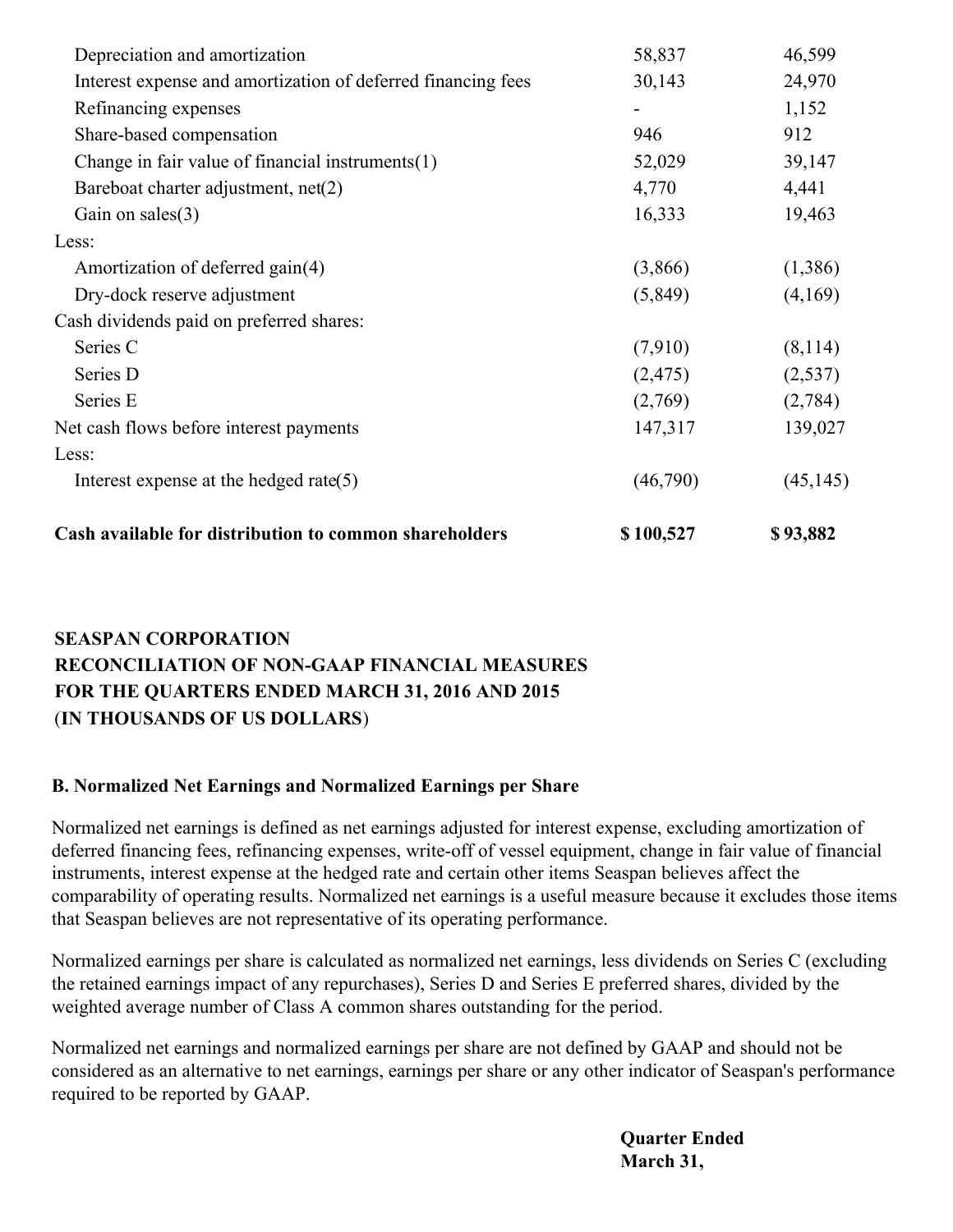|                                                                         | 2016      | 2015      |
|-------------------------------------------------------------------------|-----------|-----------|
| Net earnings                                                            | \$7,128   | \$21,333  |
| Adjust:                                                                 |           |           |
| Interest expense, excluding amortization of deferred financing fees     | 26,832    | 21,869    |
| Refinancing expenses                                                    |           | 1,152     |
| Write-off of vessel equipment $(6)$                                     | 6,805     |           |
| Change in fair value of financial instruments $(1)$                     | 52,029    | 39,147    |
| Interest expense at the hedged rate $(5)$                               | (46,790)  | (45, 145) |
| Normalized net earnings                                                 | \$46,004  | \$38,356  |
| Less: preferred share dividends                                         |           |           |
| Series C (including amortization of issuance costs)                     | 8,026     | 8,428     |
| Series D                                                                | 2,475     | 2,537     |
| Series E                                                                | 2,769     | 2,784     |
|                                                                         | 13,270    | 13,749    |
| Normalized net earnings attributable to common shareholders             | \$32,734  | \$24,607  |
| Weighted average number of shares used to compute earnings per<br>share |           |           |
| Reported, basic                                                         | 97,752    | 97,988    |
| Share-based compensation                                                | 37        | 48        |
| Reported, diluted and normalized                                        | 97,789    | 98,036    |
| Earnings (loss) per share:                                              |           |           |
| Reported, basic and diluted                                             | \$ (0.06) | \$0.08    |
| Normalized(7)                                                           | \$0.33    | \$0.25    |

# **SEASPAN CORPORATION RECONCILIATION OF NON-GAAP FINANCIAL MEASURES FOR THE QUARTERS ENDED MARCH 31, 2016 AND 2015** (**IN THOUSANDS OF US DOLLARS**)

#### **C. Adjusted EBITDA**

Adjusted EBITDA is defined as net earnings adjusted for interest expense and amortization of deferred financing fees, income tax expense, interest income, undrawn credit facility fees, depreciation and amortization, refinancing expenses, share-based compensation, gain on sales, amortization of deferred gain, bareboat charter adjustment, change in fair value of financial instruments and certain other items that Seaspan believes are not representative of its operating performance.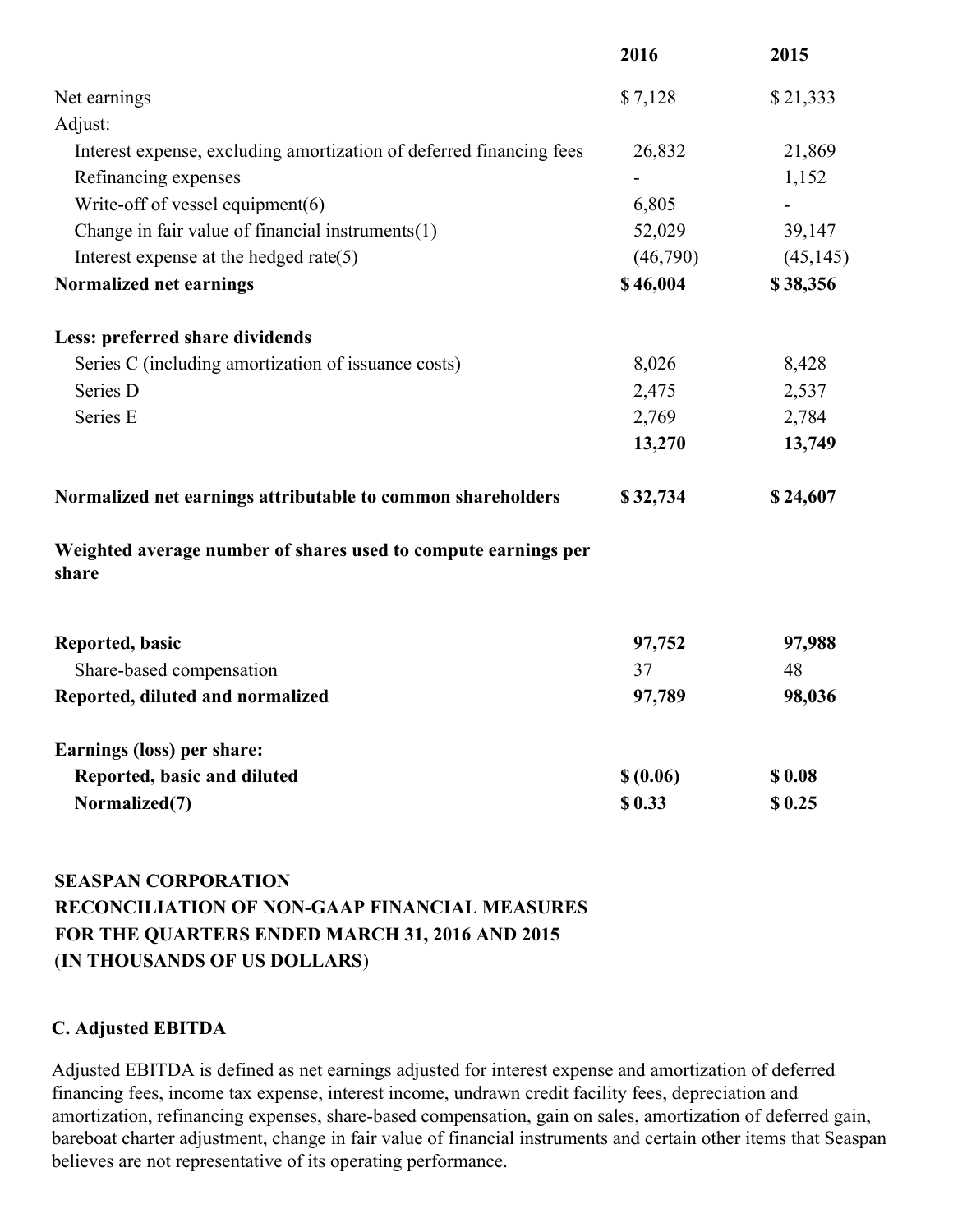In the second quarter of 2015, the definition of Adjusted EBITDA was revised to include the gain and exclude the amortization of the deferred gain on Seaspan's sale-leaseback financings. Accordingly, the comparative figures for the prior periods have been adjusted to reflect this change. The impact of this change resulted in an increase in Adjusted EBITDA for the quarter ended March 31, 2015 of approximately 13.3%.

Adjusted EBITDA provides useful information to investors in assessing Seaspan's results of operations. Seaspan believes that this measure is useful in assessing performance and highlighting trends on an overall basis. Seaspan also believes that this measure can be useful in comparing its results with those of other companies, even though other companies may not calculate this measure in the same way as Seaspan. The GAAP measure most directly comparable to Adjusted EBITDA is net earnings. Adjusted EBITDA is not defined by GAAP and should not be considered as an alternative to net earnings or any other indicator of Seaspan's performance required to be reported by GAAP.

|                                                              | <b>Quarter Ended</b><br>March 31, |           |
|--------------------------------------------------------------|-----------------------------------|-----------|
|                                                              | 2016                              | 2015      |
| Net earnings                                                 | \$7,128                           | \$21,333  |
| Add:                                                         |                                   |           |
| Interest expense and amortization of deferred financing fees | 30,143                            | 24,970    |
| Interest income                                              | (3,077)                           | (3, 413)  |
| Undrawn credit facility fees                                 | 412                               | 857       |
| Depreciation and amortization                                | 58,837                            | 46,599    |
| Refinancing expenses                                         |                                   | 1,152     |
| Share-based compensation                                     | 946                               | 912       |
| Gain on sales $(3)$                                          | 16,333                            | 19,463    |
| Amortization of deferred gain(4)                             | (3,866)                           | (1,386)   |
| Bareboat charter adjustment, net(2)                          | 4,770                             | 4,441     |
| Change in fair value of financial instruments $(1)$          | 52,029                            | 39,147    |
| <b>Adjusted EBITDA</b>                                       | \$163,655                         | \$154,075 |

#### **Notes to Non-GAAP Financial Measures**

(1) Change in fair value of financial instruments includes realized and unrealized losses (gains) on Seaspan's interest rate swaps, unrealized losses (gains) on Seaspan's foreign currency forward contracts and unrealized losses (gains) on interest rate swaps included in equity income on investment.

(2) In the second half of 2011, Seaspan entered into agreements to bareboat charter four 4800 TEU vessels to Mediterranean Shipping Company ("MSC") for a five-year term, beginning from vessel delivery dates that occurred in 2011. Upon delivery of the vessels to MSC, the transactions were accounted for as sales-type leases. The vessels were disposed of and a gross investment in lease was recorded, which is being amortized to income through revenue. The bareboat charter adjustment in the applicable non-GAAP measures is included to reverse the GAAP accounting treatment and reflect the transaction as if the vessels had not been disposed of. Therefore, the bareboat charter fees are added back and the interest income from leasing, which is recorded in revenue, is deducted resulting in a net bareboat charter adjustment.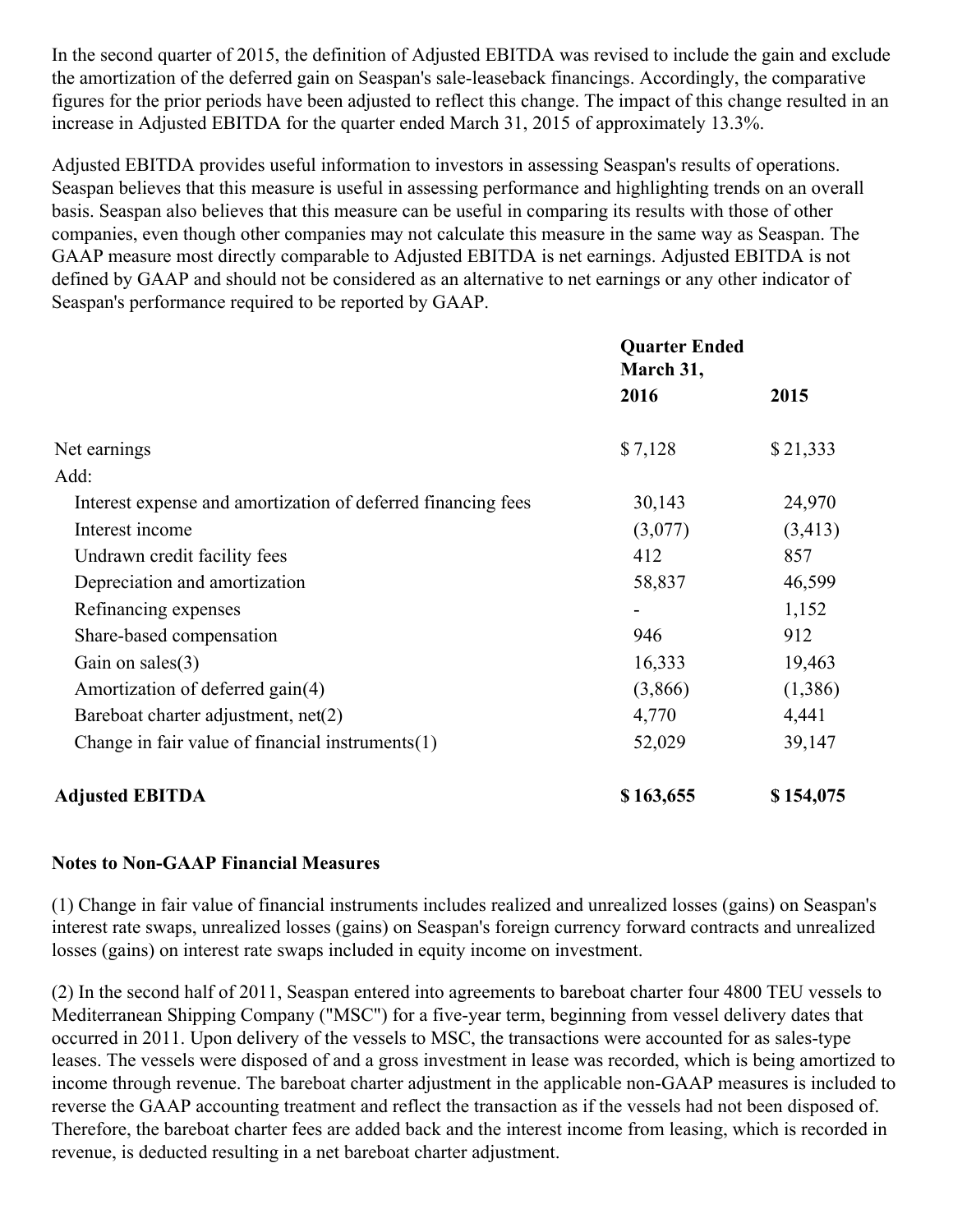(3) During the quarter ended March 31, 2016, the gain on sale relates to the proceeds received in excess of vessel cost upon the sale of one 10000 TEU vessel that was financed through a sale-leaseback financing. Under this lease financing arrangement, Seaspan sold the vessel to the SPCs and is leasing the vessel back. For accounting purposes, the gain is recognized over the term of the lease.

(4) Eight vessels were financed through lease financing arrangements under which Seaspan sold the vessels to the SPCs and is leasing the vessels back. The gain on sales was deferred and is being amortized as a reduction of operating lease expense.

(5) Interest expense at the hedged rate is calculated as the interest incurred on operating debt at the fixed rate on the related interest rate swaps plus the applicable margin on the related variable rate credit facilities and leases, on an accrual basis. Interest expense on fixed rate borrowings is calculated using the effective interest rate.

(6) Commencing in May 2015, Seaspan installed vessel upgrades for certain of its vessels at the request of its charterer to enhance fuel efficiency. As a result, Seaspan incurred non-cash write-offs related to the original vessel equipment of \$6.8 million for the quarter ended March 31, 2016. These write-offs are included in depreciation and amortization expense. The cost of the vessel upgrades will be recovered from the charterer.

(7) Normalized earnings per share increased for the quarter ended March 31, 2016 as detailed in the table below:

|                                                                         | <b>Quarter Ended</b><br><b>March 31, 2016</b> |
|-------------------------------------------------------------------------|-----------------------------------------------|
| Normalized earnings per share- March 31, 2015                           | \$0.25                                        |
| Excluding share count changes:<br>Increase in normalized earnings $(a)$ | 0.08                                          |
| Normalized earnings per share- March 31, 2016                           | \$0.33                                        |

## STATEMENT REGARDING FORWARD-LOOKING STATEMENTS

 $\mathcal{L}_\text{max}$  , where  $\mathcal{L}_\text{max}$ 

This release contains certain forward-looking statements (as such term is defined in Section 21E of the Securities Exchange Act of 1934, as amended), which reflect management's current views with respect to certain future events and performance, including, in particular, statements regarding: future operating results; time charters; ship operating expense; vessel dry-docking schedules; future contracted revenues; Seaspan's access to capital and financial strength and flexibility; the repurchase plan for Seaspan's common shares and repurchases under such plan; vessel deliveries and dividends, including the amount and timing of payment thereof for 2016. Although these statements are based upon assumptions Seaspan believes to be reasonable,

<sup>(</sup>a) The increase in normalized earnings is primarily due to an increase in revenue of \$27.0 million for the quarter ended March 31, 2016, partially offset by increases in operating lease expense of \$8.7 million, depreciation and amortization expense of \$5.4 million, ship operating expense of \$3.0 million, and interest at the hedged rate of \$1.6 million for the quarter ended March 31, 2016. Please read "Results for the Quarter Ended March 31, 2016" for a description of these changes.